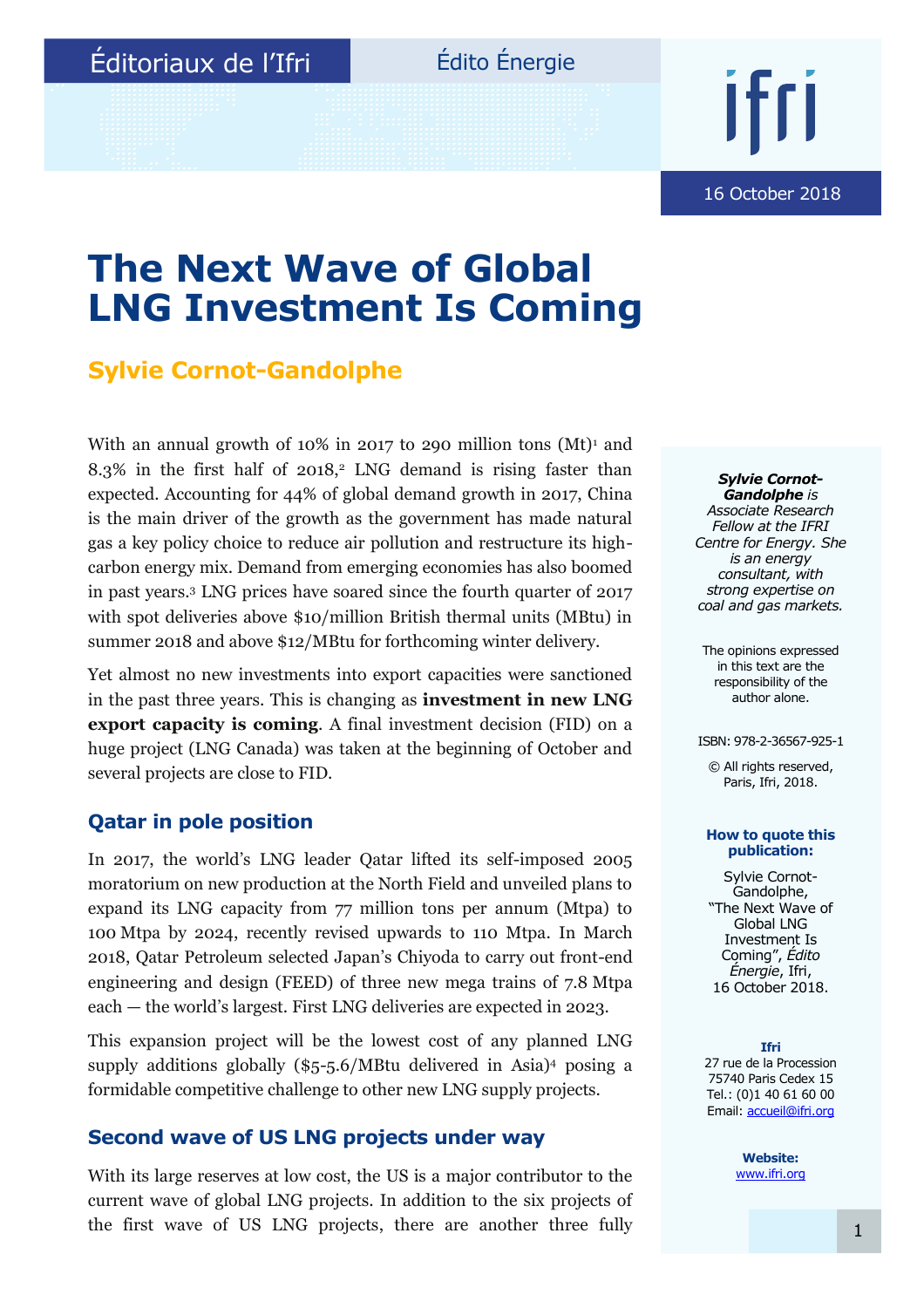permitted projects, and more than a dozen representing around 200 Mtpa of capacity currently being proposed to US regulators.<sup>5</sup> However, none of the second wave of US LNG export projects has taken FID yet due to lack of sufficient and firm long-term offtake agreements. Securing financing is key to move forward. The Trump's administration is giving a high-level support to LNG exports yet, the ongoing trade dispute between Washington and Beijing may close the growing Chinese LNG market for US LNG suppliers. <sup>6</sup> Nevertheless, the first wave of US projects is being built without financial backing from China. The first-ever contracts between China and the US were signed in February 2018 by CNPC and Cheniere, and were instrumental to the FID taken on Corpus Christi 3. Some projects, which directly targeted China or Chinese financing (such as Alaska LNG, Delfin LNG), are likely to be postponed. But several non-Chinese LNG buyers have signed contracts with promoters of new export projects. For instance, Venture Global, the promoter of the Calcasieu LNG project, has signed six 20-year SPAs, of which four since May 2018, with Shell, Galp, Repsol, BP, EDF/Edison and PGNIG, bringing offtake commitments for the project to 8 Mt/y.

Prospective US project developers are looking at new ways to attract equity financing, notably Tellurian's Driftwood LNG project.<sup>7</sup> The company is proposing buyers to not only sign for LNG offtake, but also to provide 65-70% of project equity. Its business model involves an integrated presence across the US supply chain. Tellurian estimates that its integrated, cost-based business model will allow to reduce the LNG price to \$6/MBtu delivered in Japan.

US project developers are also seeking for liquefaction cost reductions, targeting a liquefaction cost in a range of \$500-700/t, via multiple, small-scale liquefaction trains that can be pre-fabricated off-site. Integrated, cost-based models, are also promoted (Driftwood LNG, Golden Pass), instead of the tolling model.

Thanks to access to low-cost gas (\$3/MBtu), possibly lower if considered as a free by-product of oil production, cost reductions allowing liquefaction costs per MBtu in a range of \$2 (brownfield projects) to \$2.5 (greenfield projects), and assuming a 15% variable liquefaction fee and \$1.5/MBtu for shipping costs to deliver LNG to Asia, the delivery cost of the second wave of US LNG is expected to be around \$7/MBtu for brownfield projects and \$7.5/MBtu for greenfield projects,<sup>8</sup> making US LNG very competitive (although

2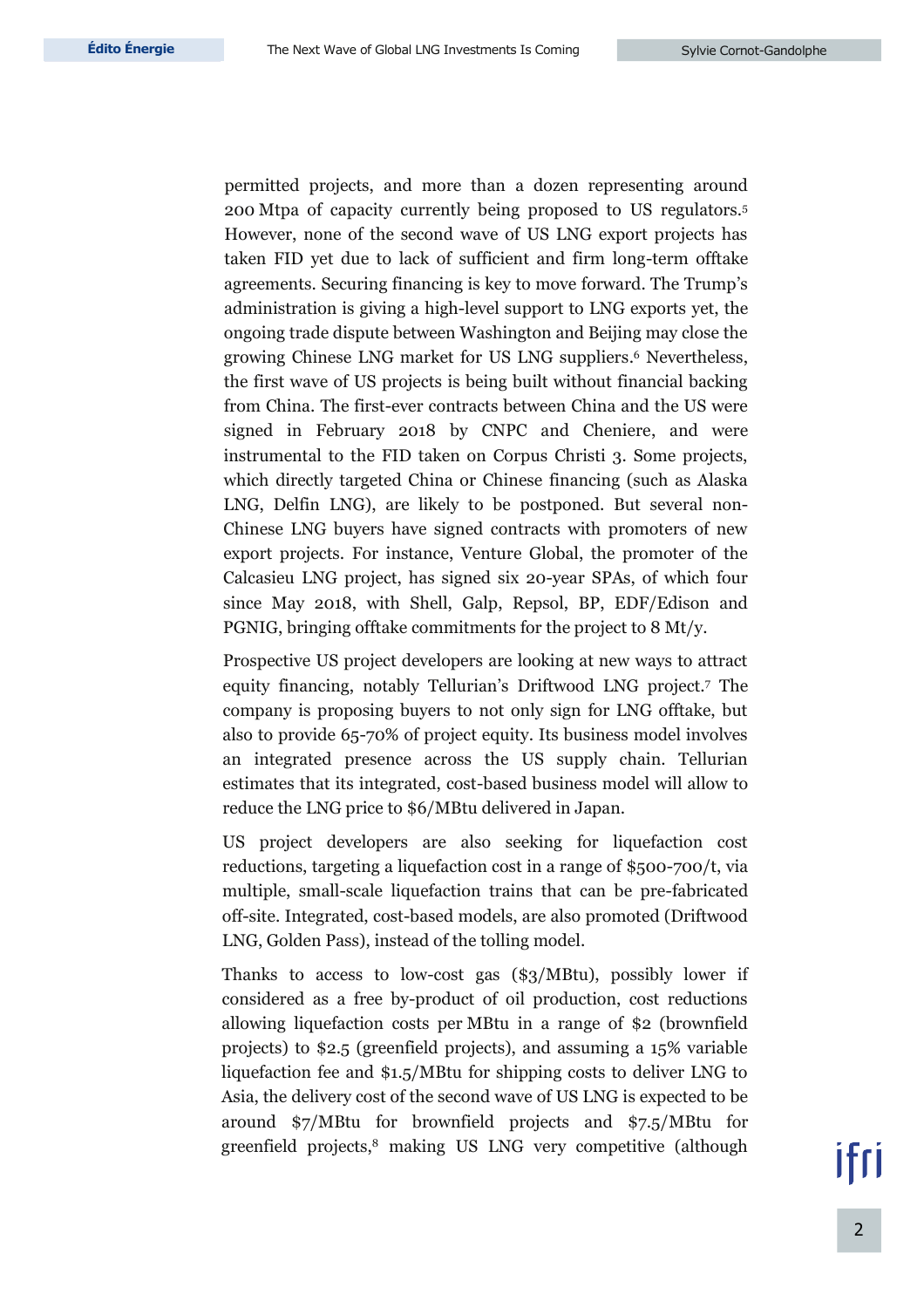soaring US steel prices may increase capital costs of LNG plants by 10%).

The second wave of US LNG projects rests on five key projects, which are expected to take FID in 2019 and start first deliveries in 2022- 2024: Lake Charles LNG, Louisiana; Golden Pass LNG, Texas; Magnolia LNG; Calcasieu Pass LNG; Driftwood LNG. These could add a combined 75 Mtpa capacity, making the second wave of US LNG projects as big as the first one. In addition, the expansion of projects of the first wave (Corpus Christi Train 3, FID taken in 2018, Sabine Pass Train 6, Corpus Christi Stage 3, Freeport Train 4, FID expected in 2019) could add 23.5 Mtpa of capacity by 2022.

#### **Russia on the starting block**

The \$27 billion Yamal LNG project successfully started at the end of 2017. Novatek is now looking to develop a second large-scale project, Arctic LNG 2, a three-train project of 6.6 Mtpa each, planned to go into operation in 2023. FID is expected to be taken before the end of 2019. In addition, Gazprom is expected to take FID on the third phase of the Sakhalin 2 LNG plant in early 2019 and still has Baltic LNG on its books.

To reduce costs, Novatek plans to build Arctic LNG 2 terminal on gravity-based structure barges, thus reducing construction costs by 30% (about \$9 billion) compared with Yamal LNG. Novatek plans to build a trans-shipment facility in Kamchatka, reducing travel time to deliver LNG to Asia and increasing the use of the Northern Sea Route. <sup>9</sup> Total already took a 10% share in the project and Novatek, which intends to use more equity financing (45% of the project costs), is in talks with prospective partners, including CNPC, Kogas, Japanese companies, as well as Saudi Aramco.<sup>10</sup>

#### **Mozambique finally coming**

Many substantial offshore gas discoveries have been made in Mozambique, but a lack of government experience in dealing with large upstream projects has slowed the pace of LNG projects towards FID. This has changed last year when Italy's Eni and its partners gave the go-ahead for an \$8 billion floating LNG (FLNG) project (Coral LNG), with a capacity of 3.4 Mtpa and a planned 2022 start-up.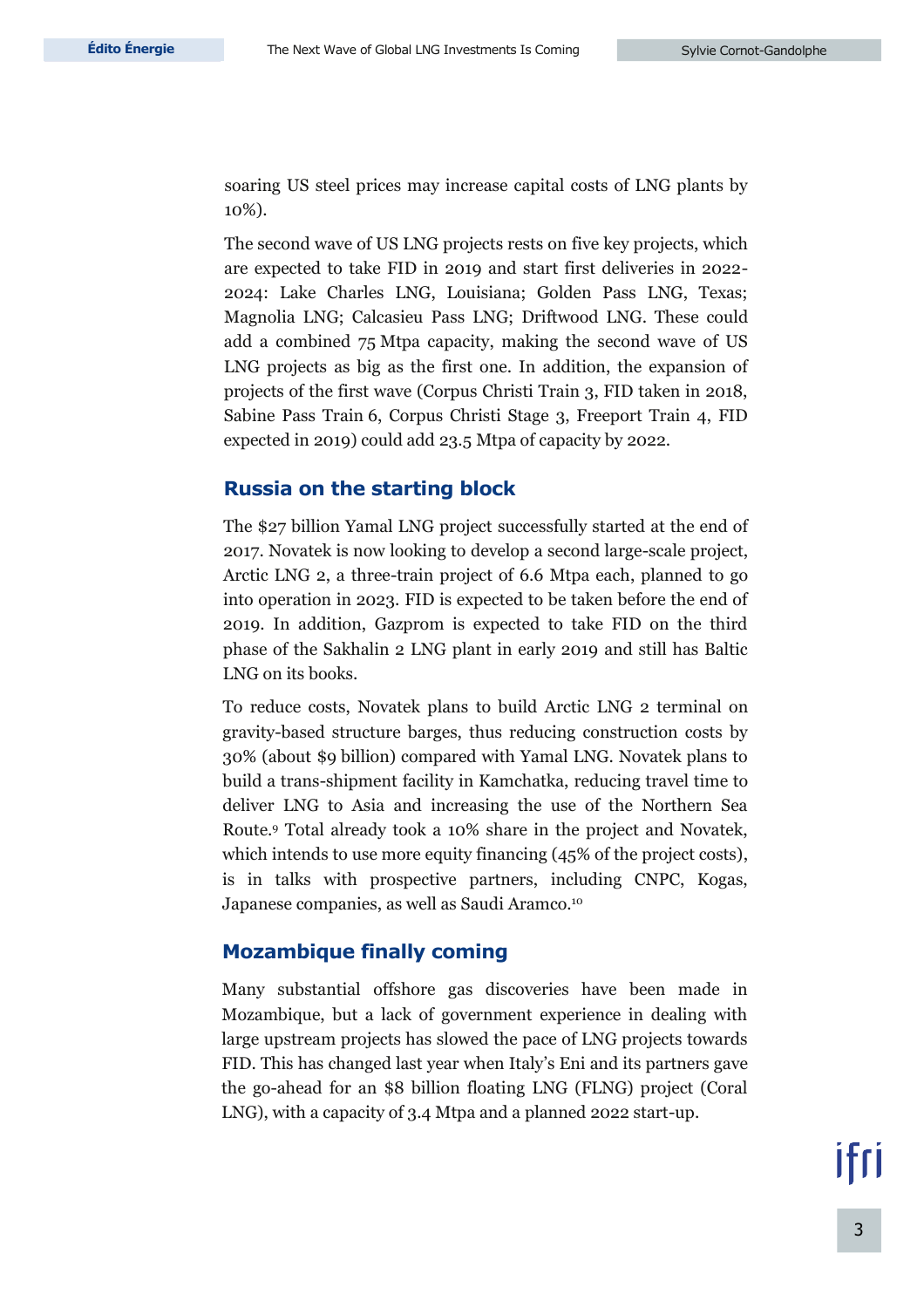Two other projects are making progress towards FID. Mozambique LNG, led by Anadarko, received government approval in March 2018 for its two-train LNG project of a capacity of 12.88 Mtpa in a first phase. Anadarko has signed offtake agreements (binding and nonbinding) for 6.7 Mt/y and expects to take FID in the first half of 2019 with first LNG deliveries scheduled in 2023-2024. The project has achieved significant cost reductions amounting to approximately \$4 billion.<sup>11</sup> and the first two liquefaction trains could be delivered for less than \$600/t.

ExxonMobil submitted in July 2018 its plan for the first phase of the Romuva LNG project, which includes two liquefaction trains of 7.6 Mtpa each, fed by an expansion of ExxonMobil's proposed Rovuma project to cut production costs. FID is scheduled for 2019, with a 2024 start-up.

#### **Papua New Guinea's expansion close to FID**

ExxonMobil, in partnership with Total, plans to double the export capacity of Papua's PNG LNG project, by adding three new LNG trains, with a total capacity of 8 Mtpa. Total's operated Elk-Antelope gas field, instead of being a standalone export facility, will be integrated with the existing ExxonMobil-operated export plant, as part of a cooperative approach to save costs.<sup>12</sup> At a cost of \$12- 14 billion, the expansion is expected to be much cheaper than the original \$19.5 billion cost of building the PNG LNG plant. FID could come in 2019. PGN LNG recently signed two short-term deals, one with BP for 3.15 Mt over five years and the second with PetroChina for 1.35 Mt for three years. With its low-cost supply and proximity to Asian markets, the project is well positioned to be part of the new wave of global LNG projects.

#### **Canada: tax exemptions help**

Canada was seen as an ideal location for LNG export facilities, but in recent years, lack of political support, environmental opposition, high labour costs, provincial taxes on LNG and import duties on steel, have all dampened Canada's efforts to develop LNG export projects. Of the 23 proposed projects that have received licences, none have moved forward until recently. Several have been delayed and five proposed terminals have been cancelled. To support LNG exports, the

||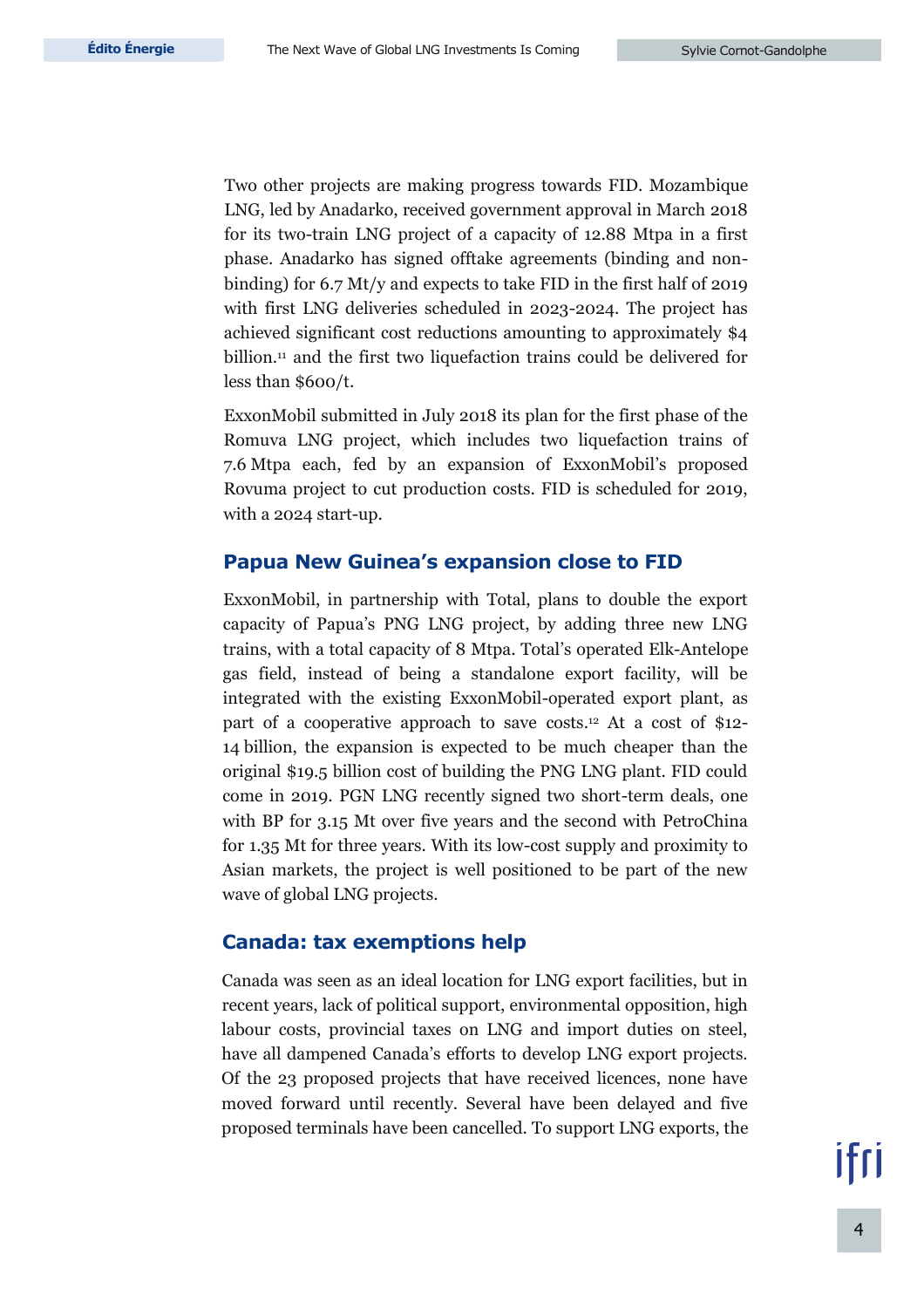newly-elected government of British Colombia has granted subsidies and tax breaks to LNG projects,<sup>13</sup> enabling the two advanced projects in British Columbia (LNG Canada and Woodfibre LNG) to moving towards FID/construction at an accelerated pace. At the beginning of October, Shell and its partners (Mitsubishi, Petronas, PetroChina and Kogas) took FID on LNG Canada and announced that construction is to begin immediately with first exports from the first phase (14 Mtpa) expected before the middle of the next decade. LNG Canada is a \$31 billion, 28 Mtpa export project to be built on the West coast at Kitimat.

#### **Nigeria's LNG partners working hard on LNG expansion**

Nigeria is a long-established LNG producer. Stakeholders of Nigeria LNG (NLNG) plant at Bonny Island have made progress towards the building of a seventh train (8.5 Mtpa, \$4.3 billion), which would increase the total LNG output of NLNG to more than 30 Mtpa. NLNG expects to take FID in 2019 and start first deliveries in 2024.

#### **Conclusion: the new wave of global LNG projects is taking shape**

Investment in new LNG projects is coming back worldwide, with projects advancing in Qatar, Russia, Mozambique, Papua New Guinea, the USA and Canada. This review has identified some 185 Mtpa of capacity (excluding expansions from the first wave of US LNG projects) that promoters expect to sanction before the end of 2019 and that will be commissioned by 2022-2024. That may ease a rapid tightening of the LNG market in the early 2020s, although delays in FID and construction, and cancellations, cannot be ruled out.

All projects have announced massive cost reductions and the shifting behaviour of LNG buyers towards smaller volumes and/or shorter periods, with greater flexibility in pricing and destination, makes oil majors likely to be the suppliers of the future, thanks to their ability to access finance via balance sheet debt and their LNG portfolio trading capabilities. New financing models are proposed (e.g. Tellurian), which may attract a new class of investors, such as sovereign and private investment funds. Financing by Chinese banks

# ifri